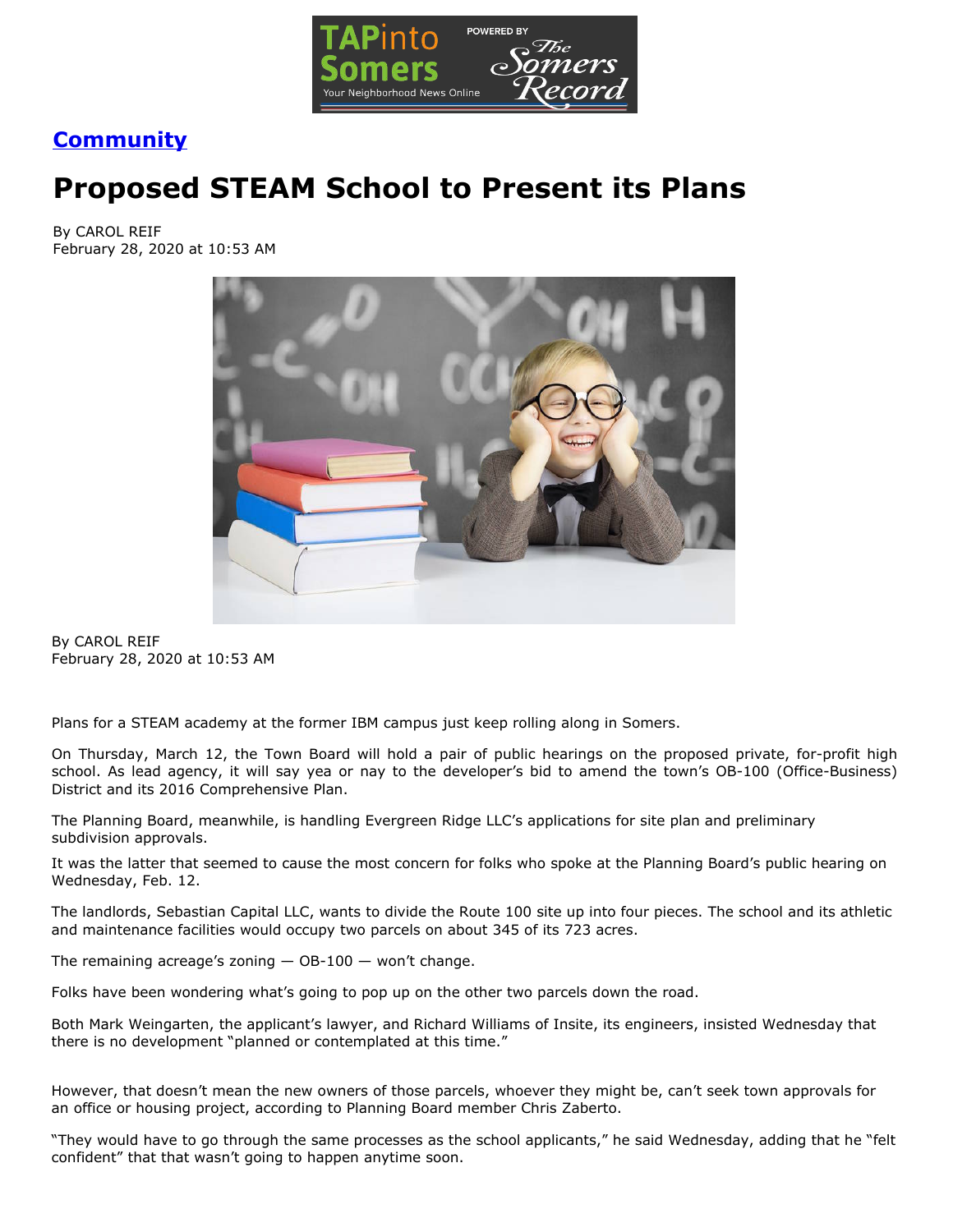Board member Vicky Gannon, noting that any future development would "open the book" said the town would certainly be looking at "cumulative impacts."

Bluestone Peak Academy, the official name for the STEAM (Science Technology Engineering Arts Math) school, hopes to open in 2021 and eventually have 1,800 students.

## **A PROMISE**

Lincolndale's Patrick DeSena, who served on the Town Board for 16 years and was there when the IBM and Pepsico projects were approved, felt "obligated" Wednesday to speak up about the requested subdivision.

"I want to make sure the ultimate impact on those 745 acres is no more than we promised," he said.

Planning Board member Nancy Gerbino, however, reminded DeSena that the Town Board was not "guaranteeing how much IBM was going to impact the town because it was always possible — because of how much land was rezoned OB-100 — that there could always be more factories built there."

" … Same goes for Pepsi. Think about it: It hasn't changed; it's always been there," she added.

Weingarten reiterated that developers have no active plans for developing the other parcels.

"It's locked in," he said. "We're going to have to wait and see how the school works out."

As far as the school project's potential impact on local traffic goes, it would be "nothing close" to that generated by IBM, Weingarten said.

IBM's employees arrived and left at peak traffic hours. The school will need 2,000 fewer parking spaces.

The applicants also own the former Pepsico site down the road.

"They made an enormous investment here because they believe in the town and they want to be good corporate citizens," Weingarten said.

DeSena said he was worried about the "parcels north and south," and not necessarily any traffic the school might generate.

"We hope to be back here someday on that (the other parcels). I don't know if I'll be around but …" Weingarten responded.

The school is also seeking the town's approval of its plans for stormwater management, erosion and sediment control, wetland and watercourse protection, steep slopes protection, and tree preservation.

That bought up the subjects of water resources and groundwater pollution.

Although IBM may have been only one culprit, the town's drinking water has suffered – and continues to suffer – from salt contamination, requiring more than a few local businesses, residences — and Town Hall — to install treatment systems.

Local engineer Timothy S. Allen of Bibbo Associates said his firm had reviewed IBM and Pepsi for the town back in the 1980s.

Water quality and quantity "is going to be an issue here," he said.

Allen had no objections to the school project itself, but feels environmental impacts have to be carefully scrutinized.

Planning Board member Dennis McNamara wondered why road salt was still used "anywhere in this town."

"We are a community of wells," he explained.

Williams said the applicants have engaged a hydrologist who is developing a salt management plan for the project.

Resident Eric Marcos, who lives off Route 116 near one of IBM's former driveways, is also "excited" about the proposed school.

However, he's afraid that it might affect his water supplies.